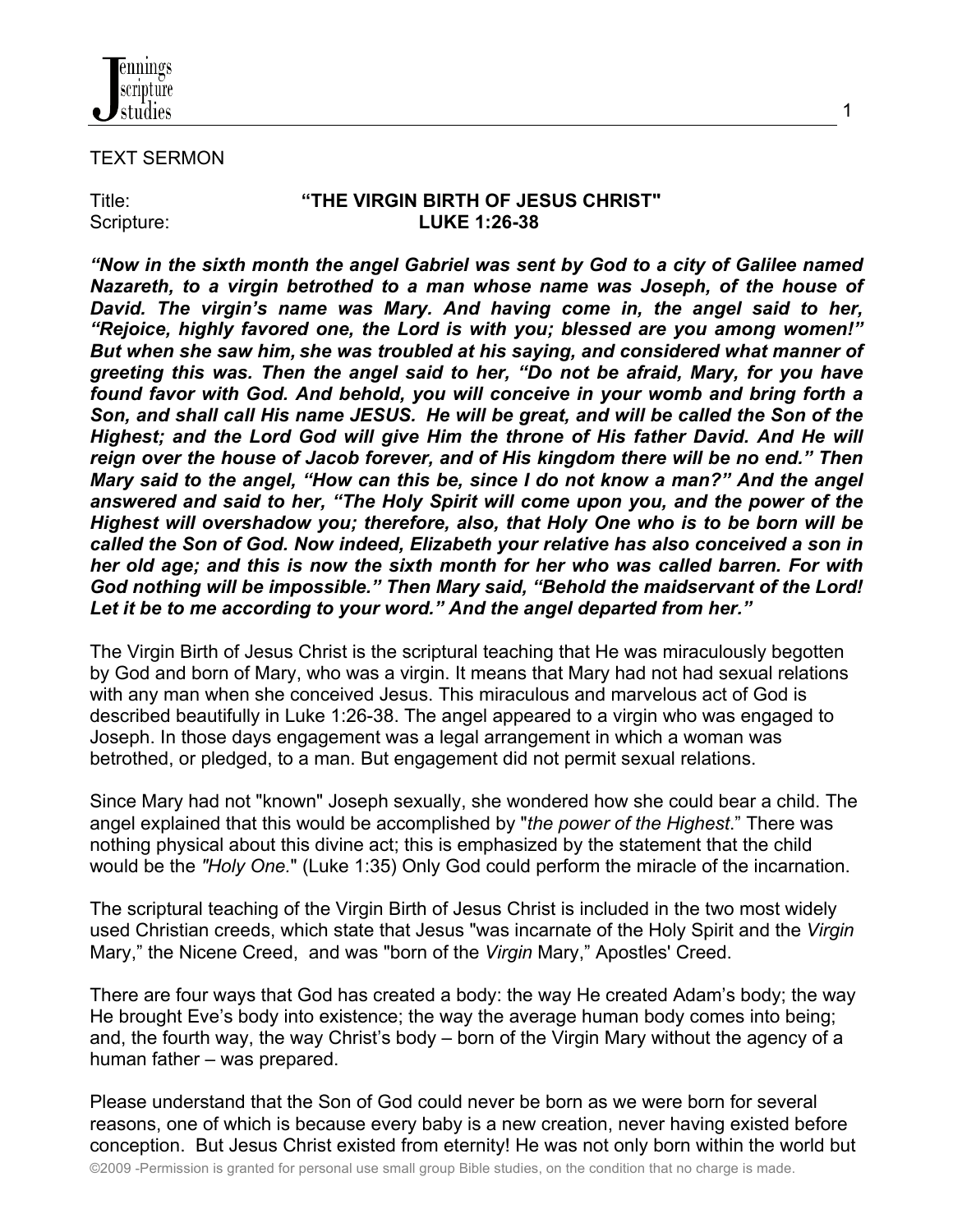He came from without the world. *"For God did not send His Son into the world to condemn the world, but that the world through Him might be saved."* (John 3:17)

According to Isaiah 9:6 "*unto us a Child is born, unto us a Son is given.*" Note the words, "*a child is born*" - this resulted in His human nature; "*a Son is given*" resulting in His divine nature. Thus, Jesus has two natures - divine and human. The eternal, divine nature of the Son of God was joined, in Mary's womb, with a human nature by the direct act of God. We, along with the virgin Mary ask, "*How can this be?"* We will never fully understand it this side of eternity. The Virgin Birth of our Savior involved a momentous miracle!

Many do not believe that Jesus was virgin born. The Virgin Birth of the Lord Jesus is considered unimportant by theological liberals and some deny that it ever took place. How important is the Virgin Birth to you? What are the results if you do not hold to this vital truth? Let us examine this subject from the negative viewpoint. Those who reject this truth:

## **I. DENY THE CREDIBILITY OF SCRIPTURE.**

We begin with several scriptures such as:

 **Gen. 3:15** - *"So the LORD God said to the serpent: …..I will put enmity between you and the woman, and between your seed and her Seed."* 

 **Isa,.7:14** - *"Therefore the Lord himself shall give you a sign; behold, a virgin shall conceive and bear a son, and shall call his name Immanuel."*

 **Luke 1:31,35,37** - *"And behold, you will conceive in your womb and bring forth a Son, and shall call His name JESUS. And the angel answered and said to her, "The Holy Spirit will come upon you, and the power of the Highest will overshadow you; therefore, also, that Holy One who is to be born will be called the Son of God. For with God nothing will be impossible."*

 At least eighteen times in the scripture record, an angel appeared and spoke to various humans about the birth of the Lord Jesus: to Mary, Joseph, the shepherds, Zacharias, etc. If we deny the truth of the Virgin Birth we are dismissing the witness of the holy angels of God and substituting mere human intelligence for the intelligence of a higher rank of holy messengers of God.

 These scriptures, and many other prophetic announcements, must be totally ignored by those who discount the record of the virgin birth of Jesus Christ. To deny any portion of God's Holy Word is to sit in judgment upon all of it. If we reject the credibility of any scripture, we call into question the reliability of all scripture. Furthermore, to refuse to believe the record of the Virgin Birth of Jesus is to:

## **II. DEFAME THE CHASTITY OF MARY.**

Do you believe that Isaiah, the angel of the Lord and Matthew were liars? All three testified that a virgin would give birth. Their testimonies are as follows: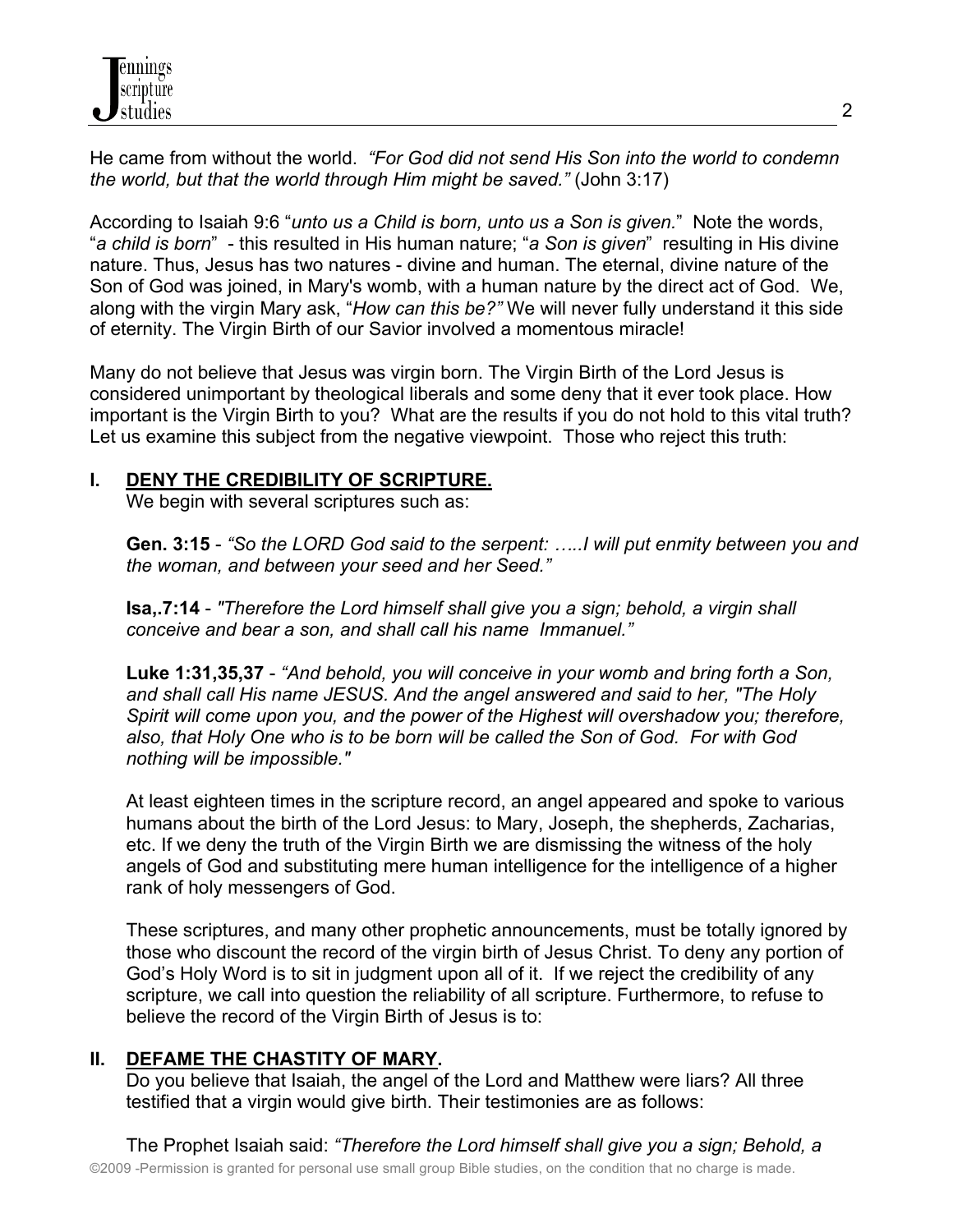*virgin shall conceive, and bear a son, and shall call his name Immanuel."* (Isa 7:14)

 The angel said: *"The virgin will be with child and will give birth to a son, and they will call Him Immanuel which means, 'God with us.'"* (Matt 1:23) Mary said: *"How will this be,"* Mary asked the angel, *"since I am a virgin?"* (Luke 1:34)

 Matt. 1:18-20 - *"Now the birth of Jesus Christ was as follows: After His mother Mary was betrothed to Joseph, before they came together, she was found with child of the Holy Spirit. Then Joseph her husband, being a just man, and not wanting to make her a public example, was minded to put her away secretly. But while he thought about these things, behold, an angel of the Lord appeared to him in a dream, saying, "Joseph, son of David, do not be afraid to take to you Mary your wife, for that which is conceived in her is of the Holy Spirit."*

 Think about this: since Joseph was not Jesus' biological father and if you discount that Jesus was conceived of the Holy Spirit, that means some man had to be His father. That means that Mary was guilty of fornication. Therefore, she could not have been "*highly favored by God"* and *"blessed among women*" as Luke 1 states.

 Mary was pure, holy, chaste, upright and righteous, therefore, *"highly favored by God*" and uniquely and singularly "*blessed among women*."

To deny the Virgin Birth of our Lord, is to also:

# **III. DEGRADE THE CHARACTER OF JESUS.**

Consider the blots that would stain Christ's character if He were not Virgin Born:

- *He would have been an illegitimate child.* This is what Jesus' enemies, the Pharisees, accused Him of: *"We were not born of fornication; we have one Father-God." Jesus said to them, "If God were your Father, you would love Me, for I proceeded forth and came from God; nor have I come of Myself, but He sent Me. Why do you not understand My speech? Because you are not able to listen to My word. You are of your father the devil, and the desires of your father you want to do."* (John 8:41-44)
- *He would have been the Son of an unknown father.* Since Joseph was not the human father, who was the father? Think about the implications: What is the son of an unknown Father called? A bastard! Deut. 23:2 says, *"A bastard shall not enter into the congregation of Israel."* That meant not numbered among the congregation and denied any office or service. He could not be admitted into the assembly or bear any public office.

 The implications of not being virgin born are great and grave. Jesus would have been disqualified to be the Redeemer and the Savior of the world.

# **IV. DISCARD THE CREDENTIALS OF CHRISTIANITY.**

 What does Christianity offer the world of lost human-kind that religions cannot give? Among the major credentials of Christianity are: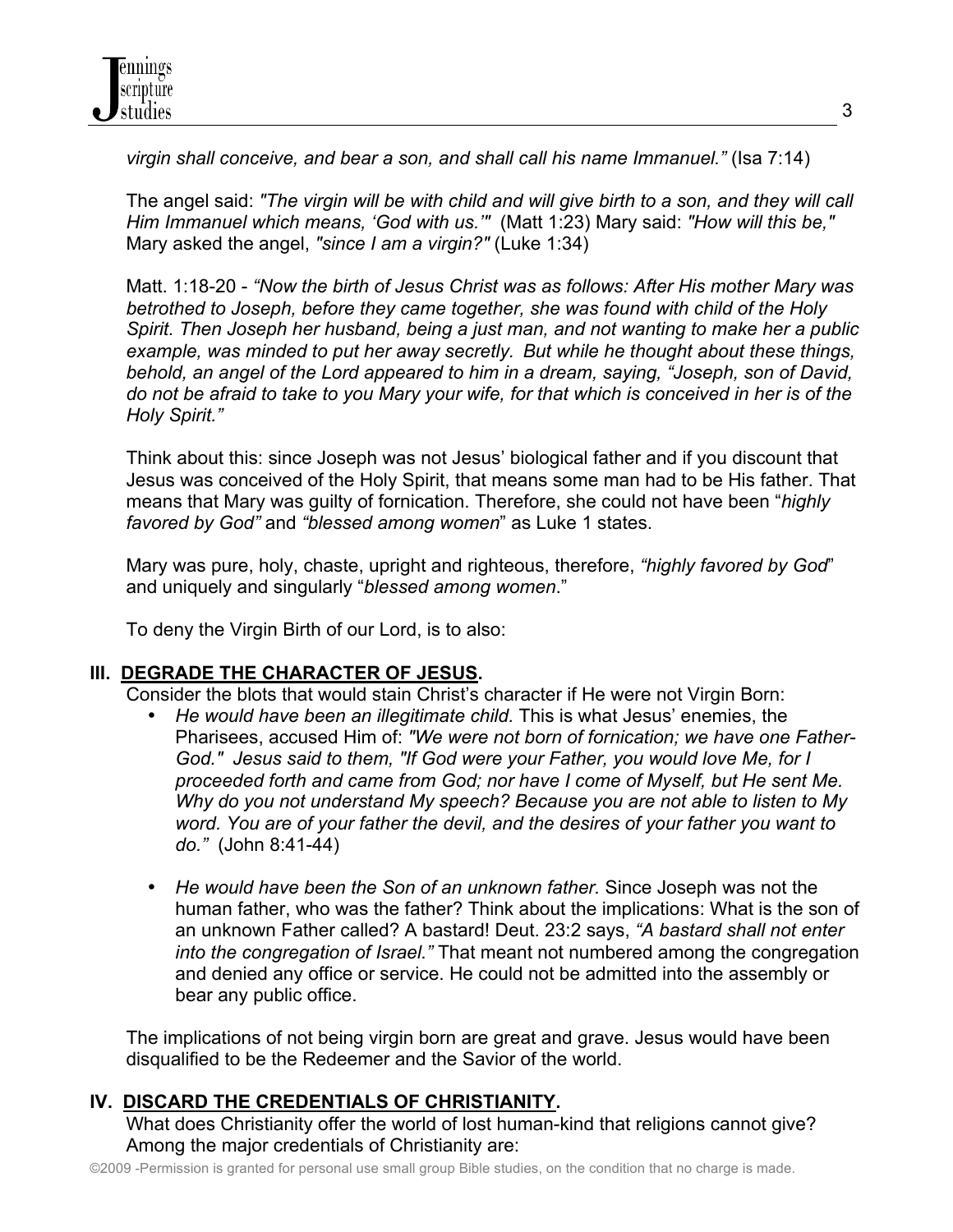

## *A Sinless Savior.*

 Scripture teaches that Jesus was fully human, with a physical body like ours. This He received from Mary. At the same time, Jesus was fully God, with an eternal, sinless nature. (John 1:14; 1 Timothy 3:16; Hebrews 2:14-17) If He was not virgin born then He was the son of a human father and was not conceived of the Holy Spirit and was not therefore, sinless.

## *An Atoning Death.*

 If He was not sinless He was not qualified to be the spotless Lamb of God (I Peter 1:19) and His death could not atone for our sins;

## *A Living Savior.*

 If his death did not atone for sin then Christ did not rise from the dead but His bones still lay in the Garden Tomb, therefore our preaching is vain, our faith is vain and we are still In our sins.

## *A Future Hope.*

 If Christ did not rise from the dead then He is not coming again for us and we are help less and hopeless with a future as dark as a starless night.

#### *A Salvation From Sin.*

 Matt. 1:21 *"And she will bring forth a Son, and you shall call His name Jesus, for He will save His people from their sins."* If Christ Jesus was not virgin born all claims regarding His redemptive work and saving power are negated.

## *Summation*

If the Lord Jesus was not virgin born, He had a sin nature; if a sin nature, He did not live a sinless life; no sinless life, no atoning death; no atoning death, no bodily resurrection; no bodily resurrection, no coming again. If all these foundation stones of faith are destroyed, there is no salvation!

The Virgin Birth is a great and mighty wonder. This truth is an essential part of the foundation of Christianity. It prompts a profound sense of awe because it is the plan conceived in the heart of God and carried out by the Holy Spirit of God in the womb of the virgin Mary, resulting in the birth of Immanuel, God with us!

## **CONCLUSION**

Let us believers be clear about this matter: When we celebrate a Christian Christmas we are celebrating the Virgin Birth of Jesus Christ. But why did He come? *"He came to seek and to save the lost."* (Luke 19:10) Let us make Him known to others.

When we sing the hymn, "**Hark! The Herald Angels Sing"** let us pay particular attention to these words: